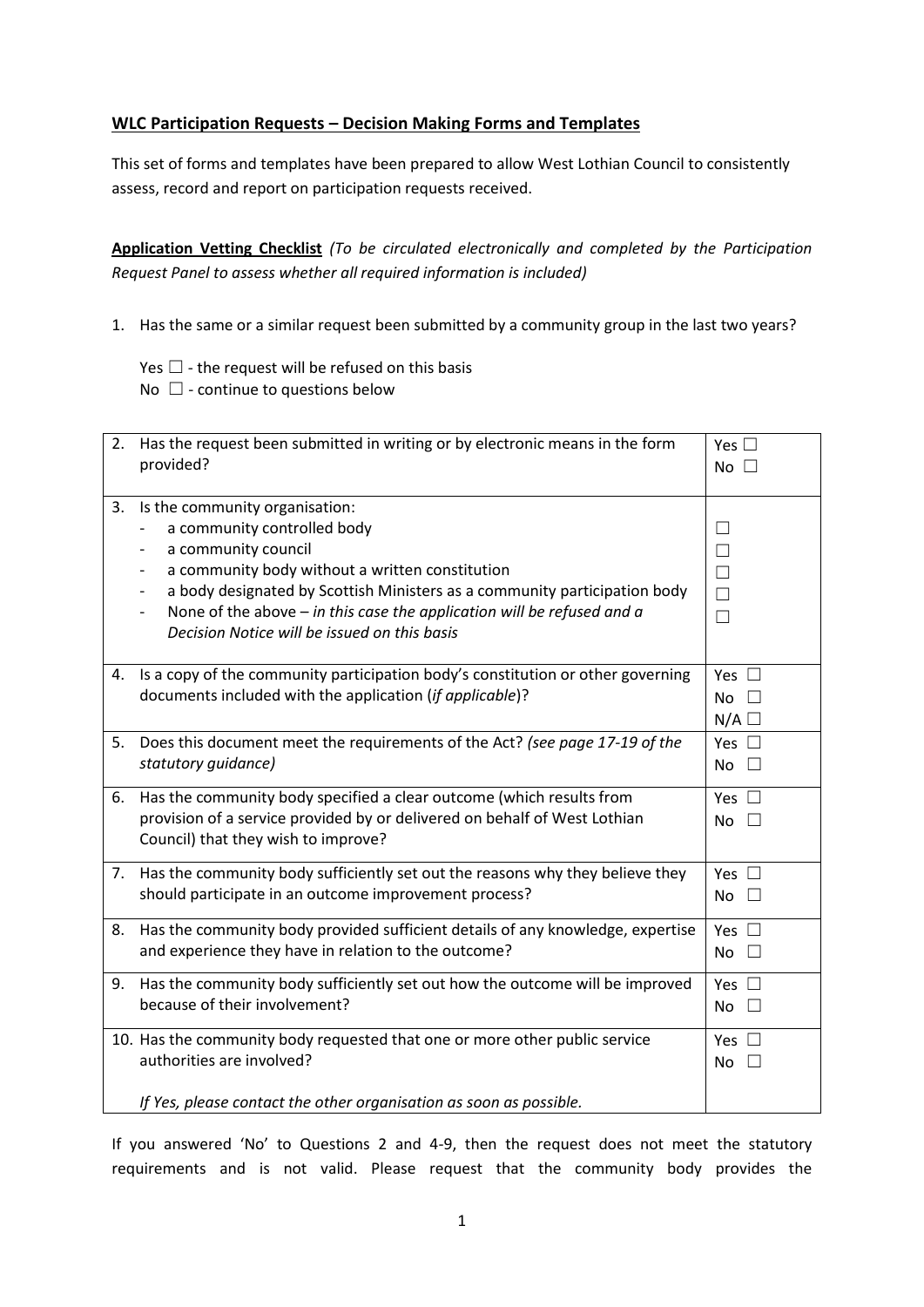relevant/missing information in order for the application to proceed. The request is not treated as having been made until all the required information is received.

Please note that the application can be accepted even if only outline information is provided. The information and level of detail expected should be proportionate to the individual request. Further information may be requested at the decision making stage.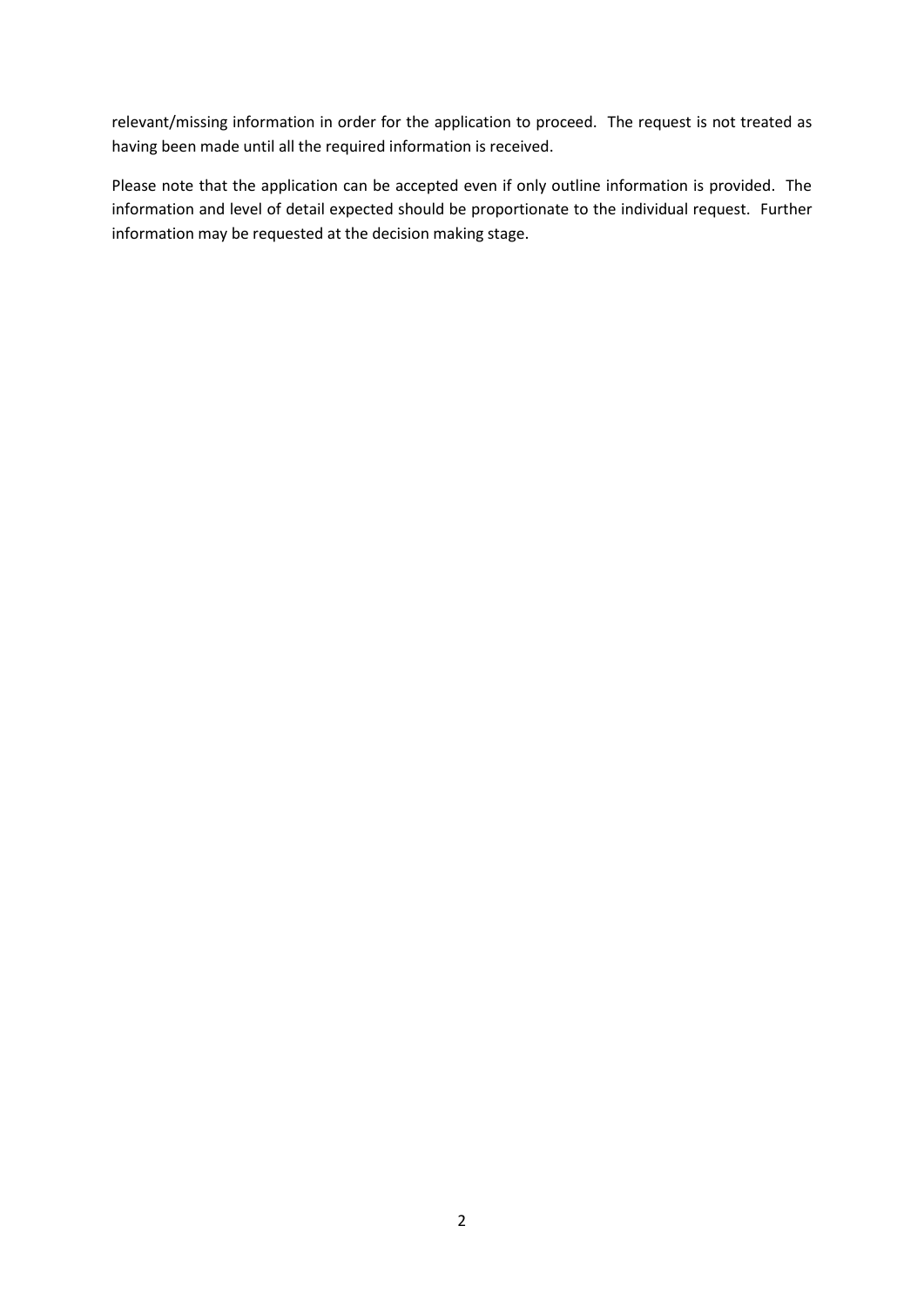## **Acknowledgement Letter Template**

Once the council is satisfied that all the required information has been provided, an acknowledgement letter will be sent to the CPB.

Craig McCorriston Head of Planning, Economic Development and Regeneration West Lothian Council West Lothian Civic Centre Howden South Road Livingston EH54 6FF [*CPB Lead Contact*] [*Contact Address*] [*Contact Address*] [*Contact Address*] [*Date of Acknowledgement Letter*] **Participation Request from [***insert CPB name***]** Dear [*insert CPB Lead Contact Name*] I am writing to inform you that West Lothian Council has received your Participation Request in relation to [*insert outcome from application*] and is satisfied that all required information has been provided. The Validation Date is provided below. **Validation Date:**  The request has been passed on to a Participation Request Panel and will be assessed based on the decision-making criteria published on the council's website. **You will be notified of the council's decision by:** *[insert date 30 working days from Validation Date] [Inform CPB of any potential delays to timescales here]* In the meantime, if you have any questions in relation to this request, please do not hesitate to contact the council's Community Planning and Regeneration team by email: [community.planning@westlothian.gov.uk](mailto:community.planning@westlothian.gov.uk) or phone: 01506 281086 Your Sincerely Craig McCorriston Head of Planning, Economic Development and Regeneration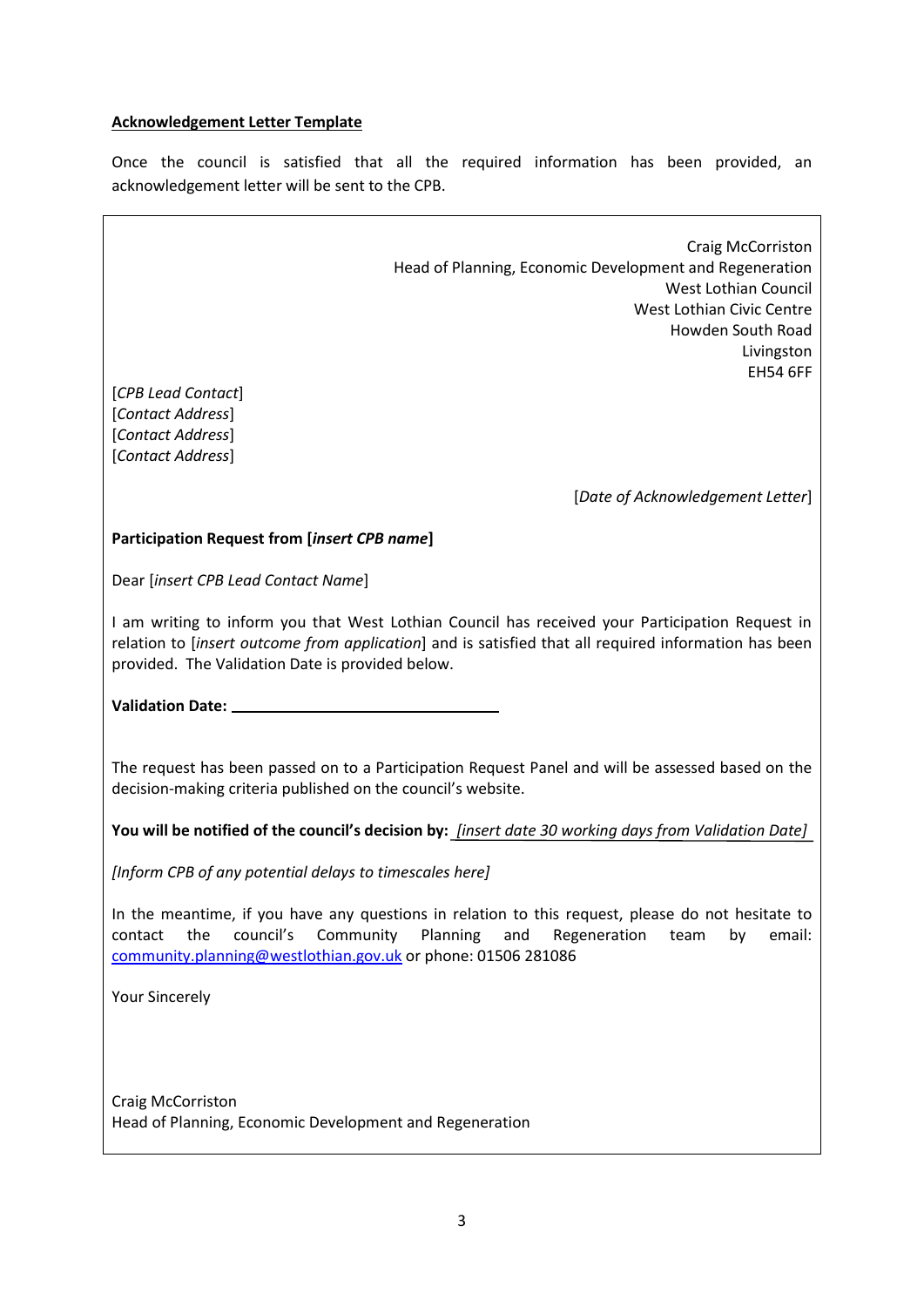# **Assessment Criteria and Decision Making Recording Form**

Once an application has been validated, the Participation Request Panel will use the form below to assess the request. This assessment will inform the Decision Notice.

| <b>REFERENCE NUMBER (WLC use only)</b> |  |
|----------------------------------------|--|
|                                        |  |
|                                        |  |

| DETAILS OF COMMUNITY PARTICIPATION BODY                                                                            |                                                                                                                                                                                                                   |  |  |  |
|--------------------------------------------------------------------------------------------------------------------|-------------------------------------------------------------------------------------------------------------------------------------------------------------------------------------------------------------------|--|--|--|
| [This section will be pre-populated by the Community Planning and Regeneration team prior to the<br>Panel meeting] |                                                                                                                                                                                                                   |  |  |  |
| Name of Community Body                                                                                             |                                                                                                                                                                                                                   |  |  |  |
|                                                                                                                    |                                                                                                                                                                                                                   |  |  |  |
| <b>Contact Name</b>                                                                                                |                                                                                                                                                                                                                   |  |  |  |
| <b>Contact Address</b>                                                                                             |                                                                                                                                                                                                                   |  |  |  |
| Contact Telephone number                                                                                           |                                                                                                                                                                                                                   |  |  |  |
| <b>Contact Email</b>                                                                                               |                                                                                                                                                                                                                   |  |  |  |
| Website (if available)                                                                                             |                                                                                                                                                                                                                   |  |  |  |
| Type of organisation                                                                                               | $\Box$ A community controlled body<br>$\Box$ A community council<br>$\Box$ A community body without a written constitution<br>$\Box$ A body designated by Scottish Ministers as a community<br>participation body |  |  |  |
| Date request received                                                                                              |                                                                                                                                                                                                                   |  |  |  |
| Date further information requested (if<br>applicable)                                                              |                                                                                                                                                                                                                   |  |  |  |
| Date further information received (if<br>applicable)                                                               |                                                                                                                                                                                                                   |  |  |  |
| <b>Validation Date</b>                                                                                             |                                                                                                                                                                                                                   |  |  |  |
| <b>Decision Making Deadline</b>                                                                                    | [30 working days from Validation Date, or 45 days if other<br>public authorities involved]                                                                                                                        |  |  |  |
| Name of any other public service<br>authority which the CPB requests                                               | Organisation:                                                                                                                                                                                                     |  |  |  |
| should participate in the outcome<br>improvement process, contact details                                          | Contact:                                                                                                                                                                                                          |  |  |  |
| of key contact and date contacted (if<br>applicable)                                                               | Date contacted:                                                                                                                                                                                                   |  |  |  |
| <b>Participation Request Panel Members:</b>                                                                        |                                                                                                                                                                                                                   |  |  |  |
| Date of Panel meeting:                                                                                             |                                                                                                                                                                                                                   |  |  |  |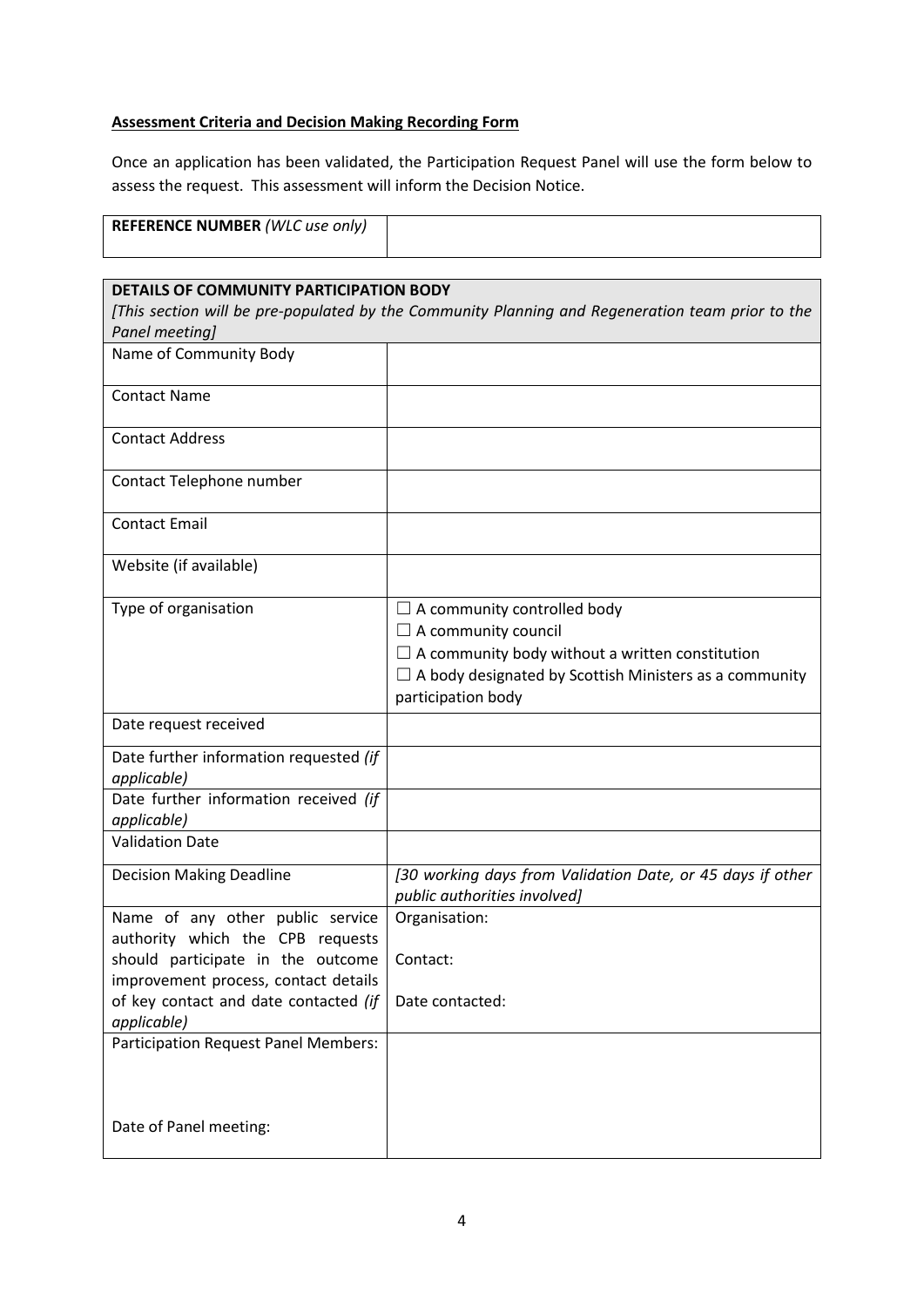## **ASSESSMENT CRITERIA FOR PARTICIPATION REQUESTS**

The following questions should be considered when assessing participation requests. Please complete the form to record the decision making process. If the request meets the criteria below, then it should be approved. If the request does not meet the criteria then it can be refused on this basis. The assessment should be proportionate to the individual request.

| 1. Outcome the community group wants to improve:                                                                                                                |
|-----------------------------------------------------------------------------------------------------------------------------------------------------------------|
| [This section will be pre-populated by the Community Planning and Regeneration Team]                                                                            |
|                                                                                                                                                                 |
| Will the proposal promote or improve the following:<br>2.                                                                                                       |
| <b>Economic Development</b><br>ப                                                                                                                                |
| Regeneration<br>$\Box$                                                                                                                                          |
| $\Box$ Public Health                                                                                                                                            |
| $\Box$ Social Wellbeing                                                                                                                                         |
| $\Box$ Environmental Wellbeing                                                                                                                                  |
| Tackle socio-economic disadvantage and reduce inequalities of outcome<br>ப                                                                                      |
| $\Box$ Lead to an increase in participation of those experiencing socio-economic disadvantage                                                                   |
| $\Box$ Encourage equal opportunities and meet the council's responsibilities under Equality Legislation                                                         |
| $\Box$ Any other benefit : [provide details]                                                                                                                    |
| $\Box$ None of the above                                                                                                                                        |
| Provide relevant detail below:                                                                                                                                  |
|                                                                                                                                                                 |
|                                                                                                                                                                 |
|                                                                                                                                                                 |
|                                                                                                                                                                 |
|                                                                                                                                                                 |
| Does the community group sufficiently represent their community?<br>З.                                                                                          |
| $\Box$ Yes                                                                                                                                                      |
| $\Box$ No                                                                                                                                                       |
|                                                                                                                                                                 |
| Provide relevant detail below:                                                                                                                                  |
|                                                                                                                                                                 |
|                                                                                                                                                                 |
|                                                                                                                                                                 |
|                                                                                                                                                                 |
| Has the community group consulted with and have support from enough members of the<br>4.<br>wider community and have they provided sufficient evidence of this? |
|                                                                                                                                                                 |
| $\Box$ Yes                                                                                                                                                      |
| $\Box$ No                                                                                                                                                       |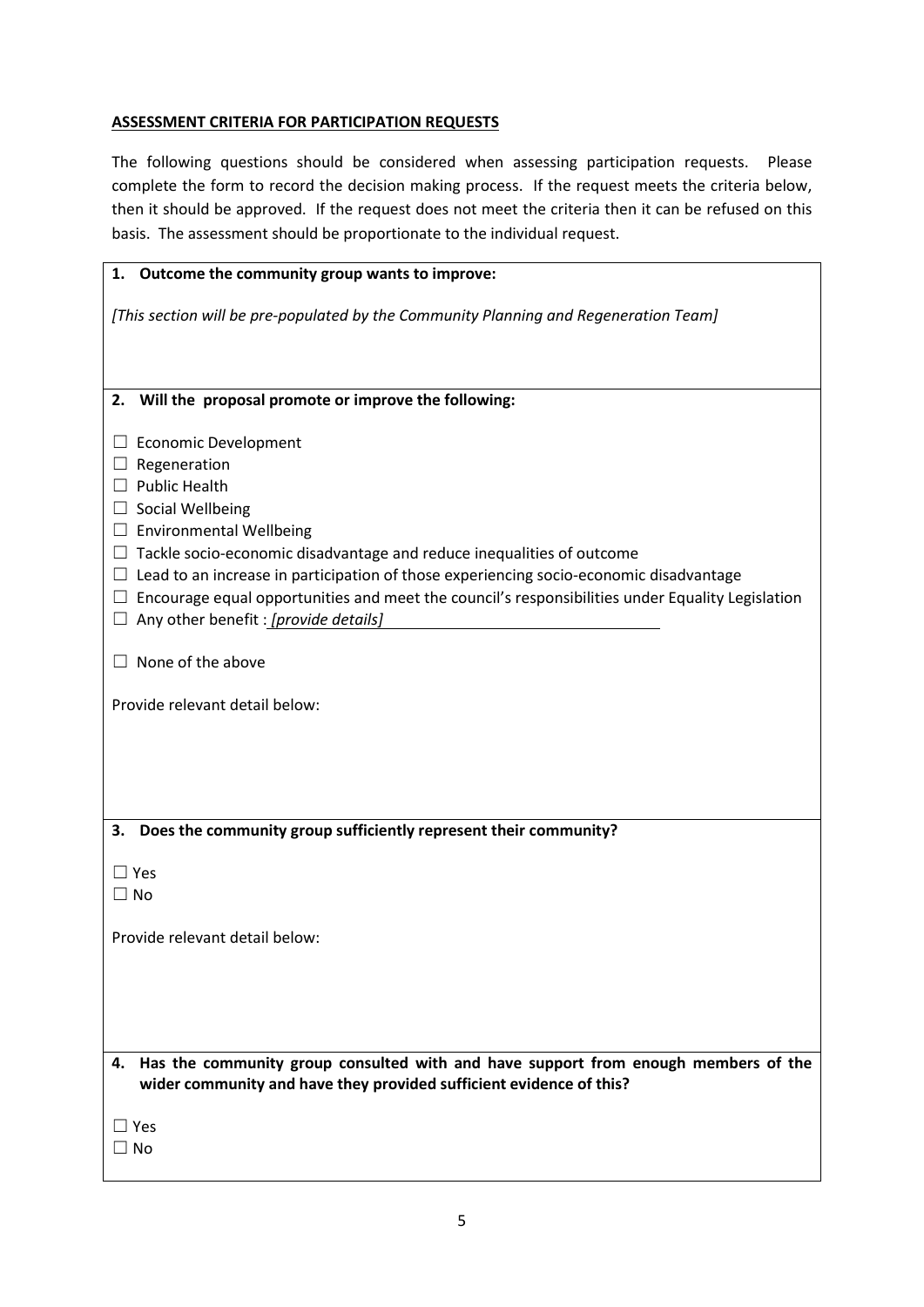| Provide relevant detail below:                                                                                                                                                                                                                                               |
|------------------------------------------------------------------------------------------------------------------------------------------------------------------------------------------------------------------------------------------------------------------------------|
|                                                                                                                                                                                                                                                                              |
|                                                                                                                                                                                                                                                                              |
|                                                                                                                                                                                                                                                                              |
|                                                                                                                                                                                                                                                                              |
| Does the group demonstrate that they have relevant knowledge, experience and expertise<br>5.<br>which relates to the outcome and have they demonstrated that they have the capacity to<br>become involved in an outcome improvement process (i.e. will this be sustainable)? |
|                                                                                                                                                                                                                                                                              |
| Yes $\square$                                                                                                                                                                                                                                                                |
| No $\square$                                                                                                                                                                                                                                                                 |
|                                                                                                                                                                                                                                                                              |
| Provide relevant detail below:                                                                                                                                                                                                                                               |
|                                                                                                                                                                                                                                                                              |
|                                                                                                                                                                                                                                                                              |
|                                                                                                                                                                                                                                                                              |
|                                                                                                                                                                                                                                                                              |
|                                                                                                                                                                                                                                                                              |
|                                                                                                                                                                                                                                                                              |
| Has the group provided satisfactory information on how the outcome will be improved<br>6.<br>because of their involvement?                                                                                                                                                   |
|                                                                                                                                                                                                                                                                              |
| Yes $\square$                                                                                                                                                                                                                                                                |
| No $\square$                                                                                                                                                                                                                                                                 |
|                                                                                                                                                                                                                                                                              |
| Provide relevant detail below:                                                                                                                                                                                                                                               |
|                                                                                                                                                                                                                                                                              |
|                                                                                                                                                                                                                                                                              |
|                                                                                                                                                                                                                                                                              |
|                                                                                                                                                                                                                                                                              |
|                                                                                                                                                                                                                                                                              |
| 7. Will the proposal have implications for the following:                                                                                                                                                                                                                    |
|                                                                                                                                                                                                                                                                              |
| <b>Best Value</b>                                                                                                                                                                                                                                                            |
| <b>Quality Standards</b><br>$\Box$                                                                                                                                                                                                                                           |
| Finance/Resources<br>⊔                                                                                                                                                                                                                                                       |
|                                                                                                                                                                                                                                                                              |
| Safety<br>$\Box$                                                                                                                                                                                                                                                             |
| Sustainability<br>$\Box$                                                                                                                                                                                                                                                     |
| Capacity<br>$\Box$                                                                                                                                                                                                                                                           |
| $\Box$ Legal                                                                                                                                                                                                                                                                 |
| Significant policy change<br>ப                                                                                                                                                                                                                                               |
| Provide relevant detail below:                                                                                                                                                                                                                                               |
|                                                                                                                                                                                                                                                                              |
|                                                                                                                                                                                                                                                                              |
|                                                                                                                                                                                                                                                                              |
|                                                                                                                                                                                                                                                                              |
|                                                                                                                                                                                                                                                                              |
|                                                                                                                                                                                                                                                                              |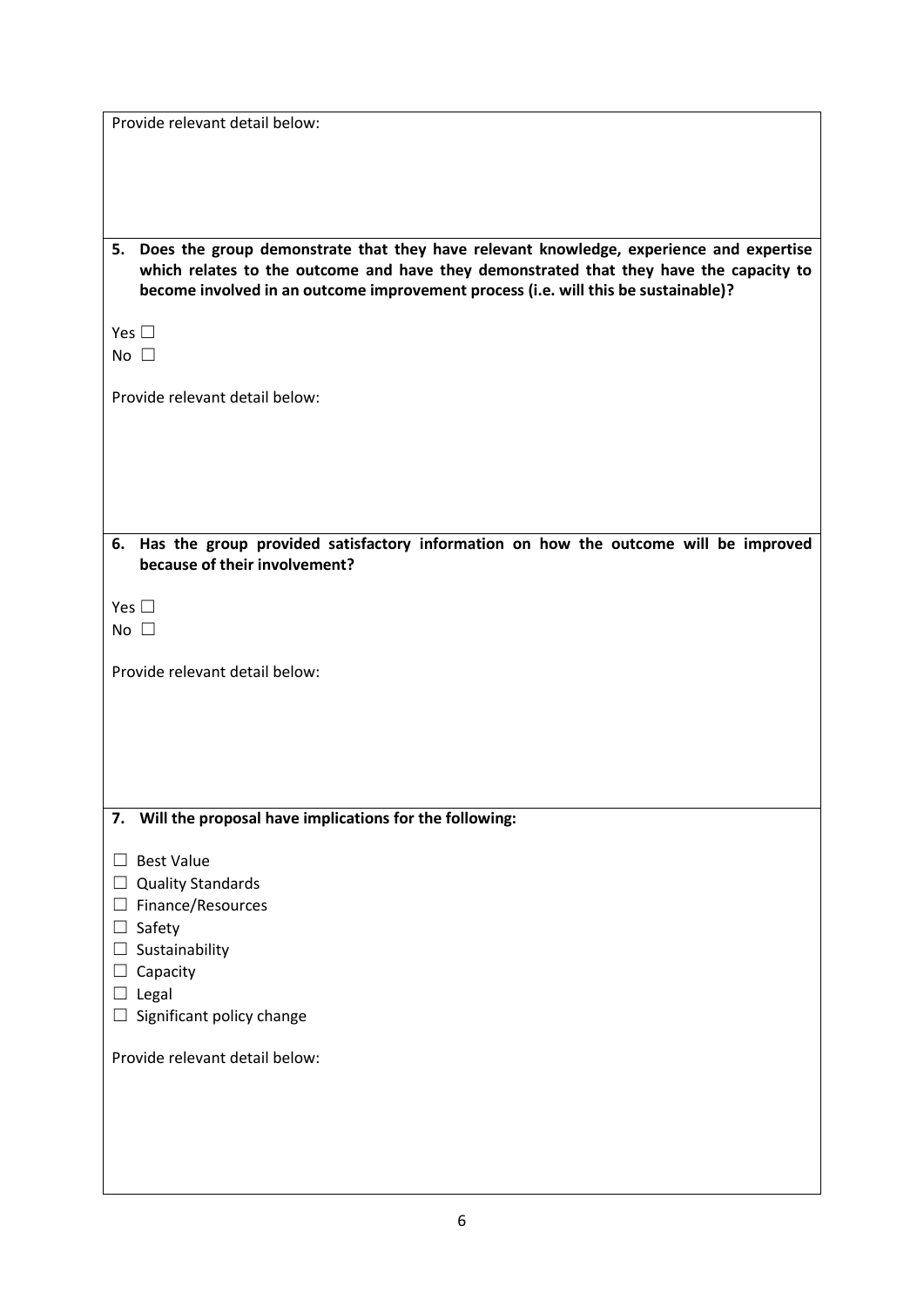| 8.<br>Please include details of any other matter considered relevant                                                                      |
|-------------------------------------------------------------------------------------------------------------------------------------------|
|                                                                                                                                           |
|                                                                                                                                           |
|                                                                                                                                           |
| 9.<br>Does the decision need to be referred to the relevant Executive Councillor/ Committee? (it<br>may be helpful to consider section 7) |
| Yes $\Box$ If so, state the Councillor/Committee name and date of Committee meeting below<br>$No \Box$                                    |
| Do we need to request an extension to the timescales to take the request to Committee?                                                    |
| Yes $\square$<br>No                                                                                                                       |

# **DECISION AND OUTCOME IMPROVEMENT PROCESS**

| <b>DECISION OF THE PANEL</b>                                                                                                                                                                                        |
|---------------------------------------------------------------------------------------------------------------------------------------------------------------------------------------------------------------------|
| <b>Request Approved</b>                                                                                                                                                                                             |
| <b>Request Refused</b>                                                                                                                                                                                              |
| If the request is approved, please consider the relevant outcome improvement process and<br>include details below. This will inform the Decision Notice.                                                            |
| If an Outcome Improvement Process already exists, consider how the CPB will join this. If a new<br>Outcome Improvement Process is to be set up, consider how this will operate and how the CPB will<br>participate. |
|                                                                                                                                                                                                                     |
|                                                                                                                                                                                                                     |

**I**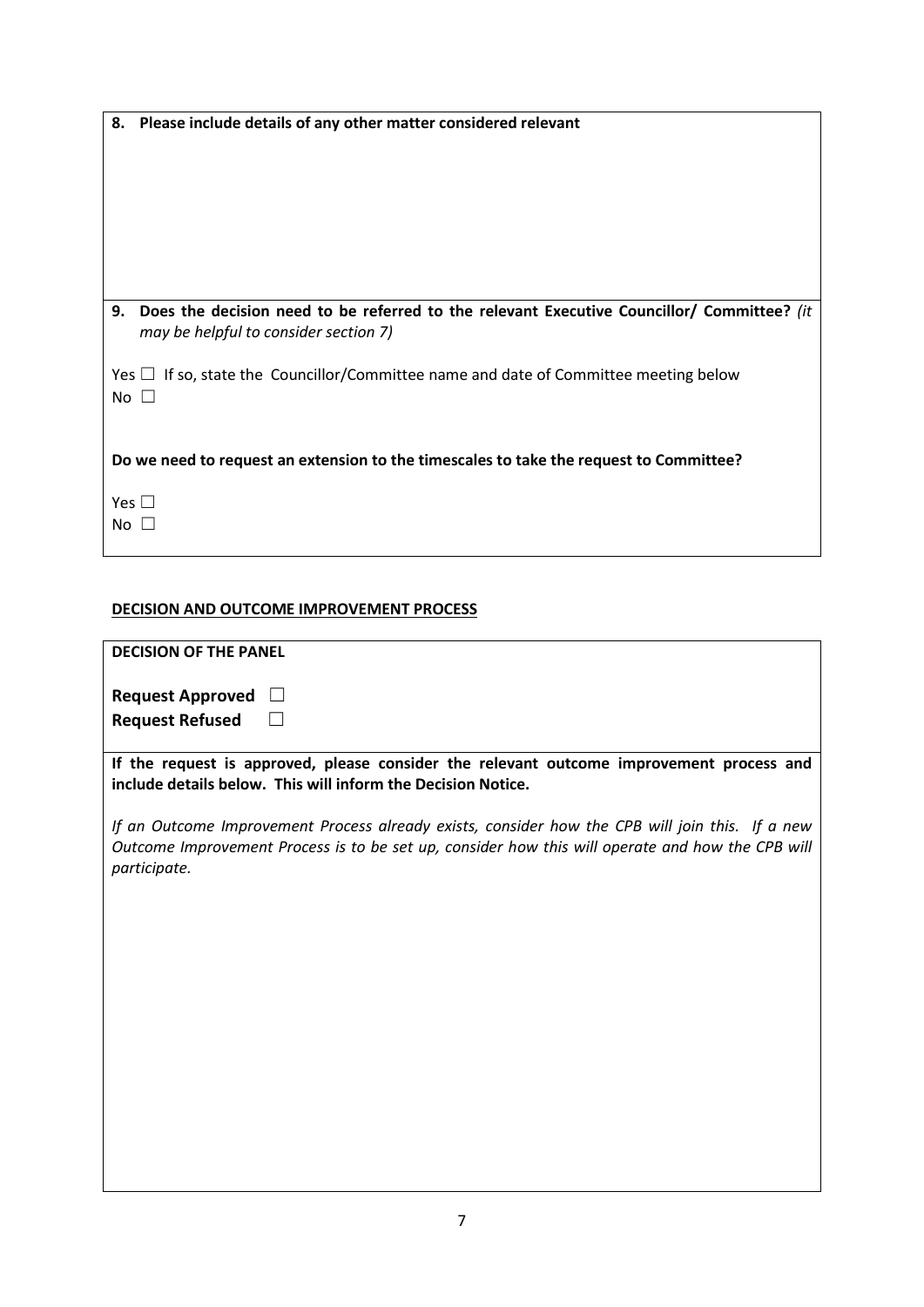#### **DECISION NOTICE TEMPLATES**

Once the Participation Request Panel has made its decision (or Executive Councillor/Committee for more complex requests), a Decision Notice should be issued to the CPB outlining the decision made, signed off by the Head of Planning, Economic Development and Regeneration. Within this letter, it would be helpful to include the name of CPB, name of public service authority/authorities involved, the outcome that the CPB wants to improve and the participation request reference number.

The letter should be sent to the CPB and should also be published on the council's website (redacting any personal information).

## **Where a request is refused**

If the decision is to refuse the application, the reasoning must be clearly included in the Decision Notice. This should provide a comprehensive rationale for refusal based on the legislation and on the guidance in "Right First Time: A practical guide for public authorities in Scotland to decisionmaking and the law" ([http://www.gov.scot/Resource/Doc/303683/0095190.pdf\)](http://www.gov.scot/Resource/Doc/303683/0095190.pdf).

The refusal may be because:-

- The applicant is not a valid CPB
- Information required by law has not been provided
- On its merits, assessed against the statutory criteria, there are reasonable grounds for refusing it

# **Where a request is approved**

The following information must be included in the Decision Notice where a request is approved:

#### **Where an outcome improvement process already exists**

- Describe the operation of the outcome improvement process
- Specify what stage it has already reached
- Set out how the CPB will participate in the process
- Identify others that are part of the process and how they will participate
- Timescale for completion of the outcome improvement process

#### **Where an outcome improvement process does not already exist**

- Describe how the outcome improvement process will operate
- Explain how the CPB is expected to participate
- Describe how any other persons are expected to participate on the process
- Timescale for completion of the outcome improvement process

The Decision Notice letter should also provide the name and contact details for the council officer responsible for monitoring and maintaining the outcome improvement process.